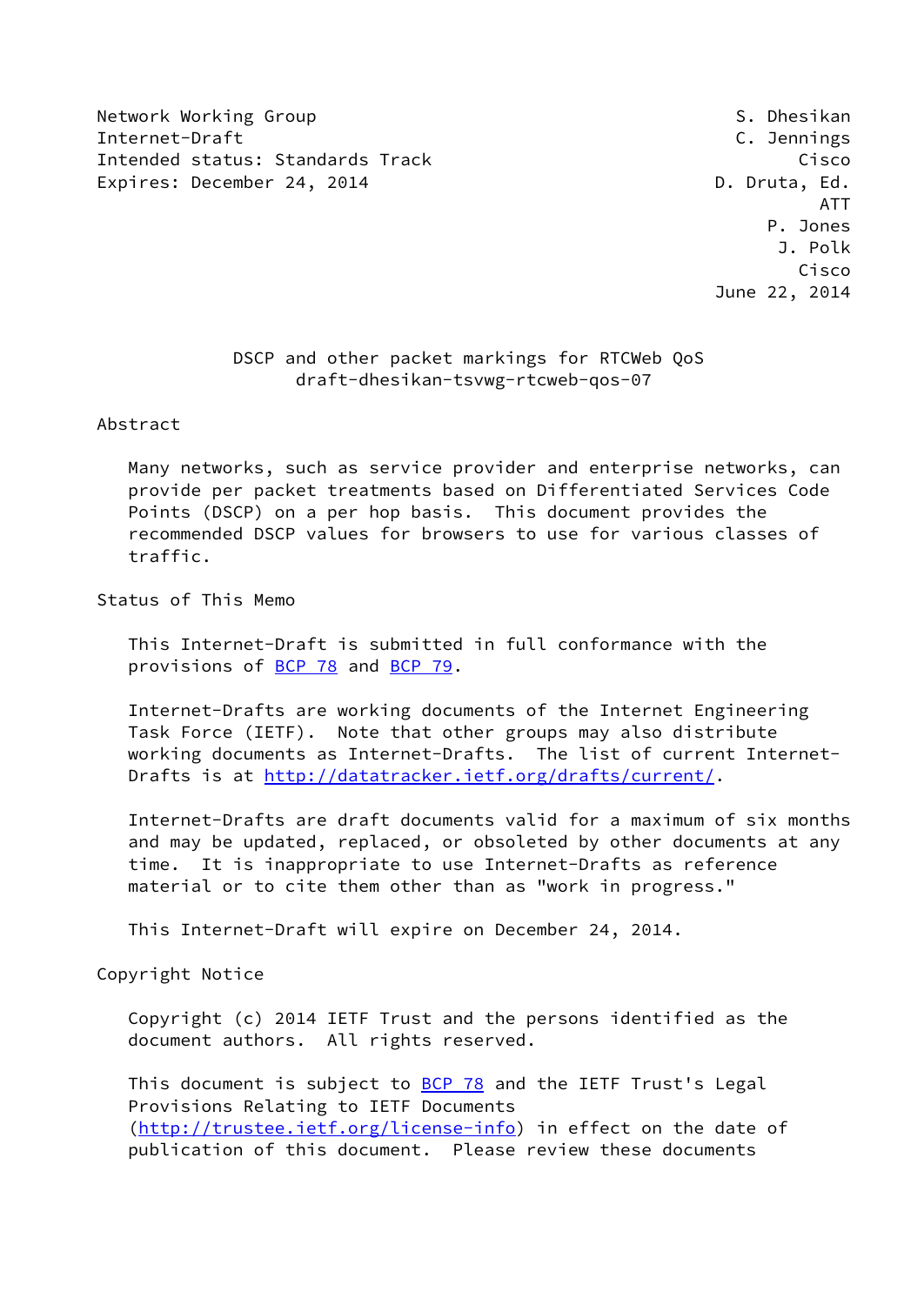<span id="page-1-1"></span>Internet-Draft RTCWeb QoS June 2014

 carefully, as they describe your rights and restrictions with respect to this document. Code Components extracted from this document must include Simplified BSD License text as described in Section 4.e of the Trust Legal Provisions and are provided without warranty as described in the Simplified BSD License.

Table of Contents

|    | Introduction $\cdots \cdots \cdots \cdots \cdots$ |                         |
|----|---------------------------------------------------|-------------------------|
| 2. | Relation to Other Standards                       | $\overline{\mathbf{3}}$ |
| 3. |                                                   | $\frac{3}{2}$           |
| 4. |                                                   |                         |
| 5. |                                                   | $\overline{4}$          |
| 6. |                                                   | 6                       |
| 7. |                                                   | 6                       |
|    |                                                   | 6                       |
|    |                                                   | <u>_6</u>               |
|    |                                                   | 6                       |
|    |                                                   | 6                       |
|    | 11.1. Normative References                        | 6                       |
|    | 11.2. Informative References 6                    |                         |
|    |                                                   |                         |

#### <span id="page-1-0"></span>[1](#page-1-0). Introduction

Differentiated Services Code Points (DSCP) [[RFC2474](https://datatracker.ietf.org/doc/pdf/rfc2474)] style packet marking can help provide QoS in some environments. There are many use cases where such marking does not help, but it seldom makes things worse if packets are marked appropriately. In other words, if too many packets, say all audio or all audio and video, are marked for a given network condition then it can prevent desirable results. Either too much other traffic will be starved, or there is not enough capacity for the preferentially marked packets (i.e., audio and/or video).

 This draft proposes how WebRTC applications can mark packets. This draft does not contradict or redefine any advice from previous IETF RFCs but simply provides a simple set of recommendations for implementers based on the previous RFCs.

 There are some environments where priority markings frequently help. These include: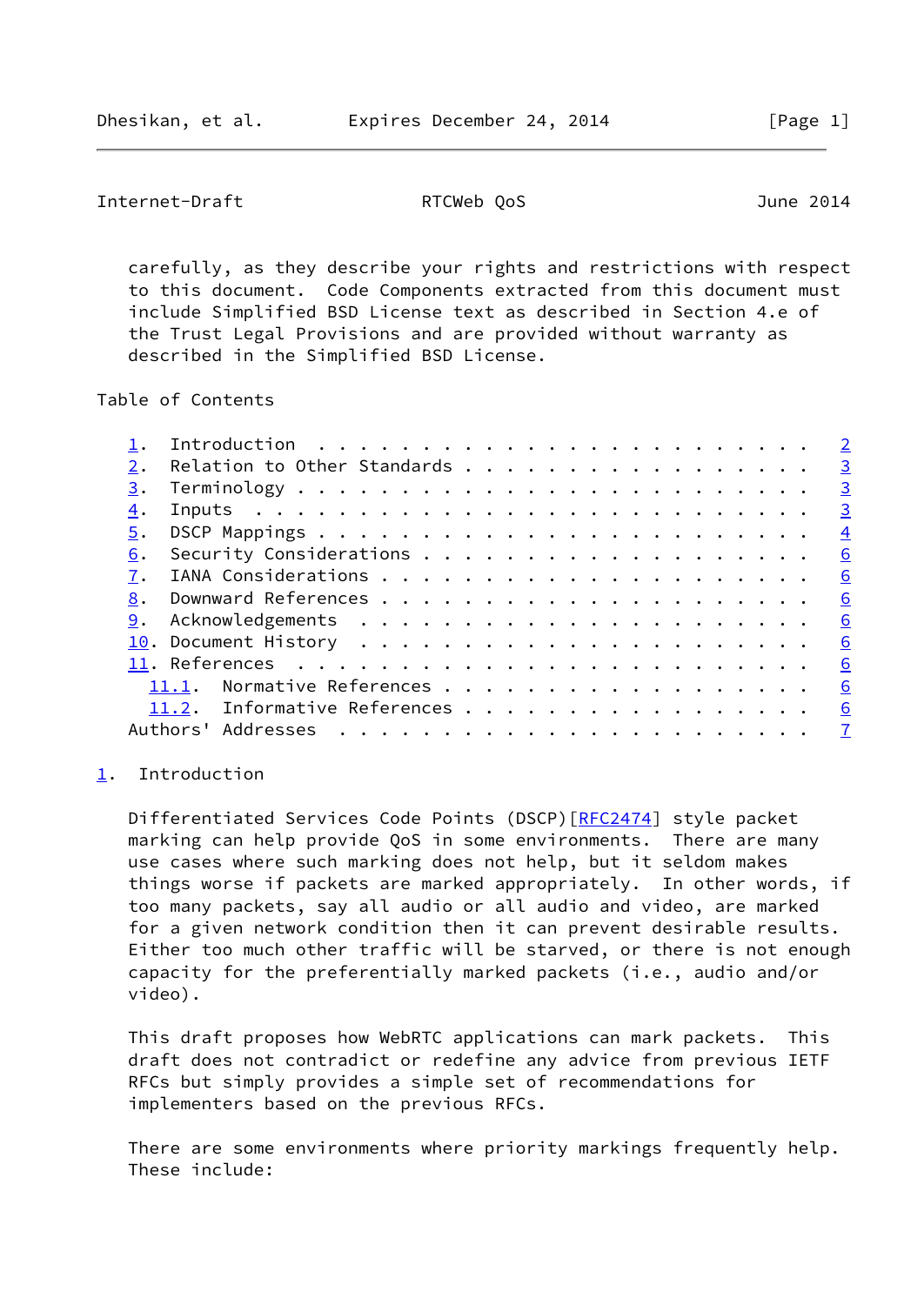1. Private networks (Wide Area).

 2. If the congested link is the broadband uplink in a Cable or DSL scenario, often residential routers/NAT support preferential treatment based on DSCP.

| Dhesikan, et al. | Expires December 24, 2014 | [Page 2] |
|------------------|---------------------------|----------|
|                  |                           |          |

<span id="page-2-1"></span>Internet-Draft RTCWeb QoS June 2014

3. If the congested link is a local WiFi network, marking may help.

 Traditionally DSCP values have been thought of as being site specific, with each site selecting its own code points for each QoS level. However in the RTCWeb use cases, the browsers need to set them to something when there is no site specific information. This document describes a reasonable default set of DSCP code point values drawn from existing RFCs and common usage. These code points are solely defaults. Future drafts may define mechanisms for site specific mappings to override the values provided in this draft.

 This draft defines some inputs that the browser in an WebRTC application can look at to determine how to set the various packet markings and defines the mapping from abstract QoS policies (data type, priority level) to those packet markings.

<span id="page-2-0"></span>[2](#page-2-0). Relation to Other Standards

 This specification does not change or override the advice in any other standards about setting packet markings. It simply provides a summary of them and provides the context of how they relate into the RTCWeb context. In some cases, such as DSCP where the normative RFC leaves open multiple options to choose from, this clarifies which choice should be used in the RTCWeb context. This document also specifies the inputs that are needed by the browser to provide to the media engine.

 The DSCP value set by the endpoint is not always trusted by the network. Therefore, the DSCP value may be remarked to any other DSCP, even to best effort at the network edge through policy. The mitigation for such action is through an authorization mechanism. Such authorization mechanism is outside the scope of this document.

<span id="page-2-2"></span>[3](#page-2-2). Terminology

The key words "MUST", "MUST NOT", "SHOULD", "SHOULD NOT", and "MAY"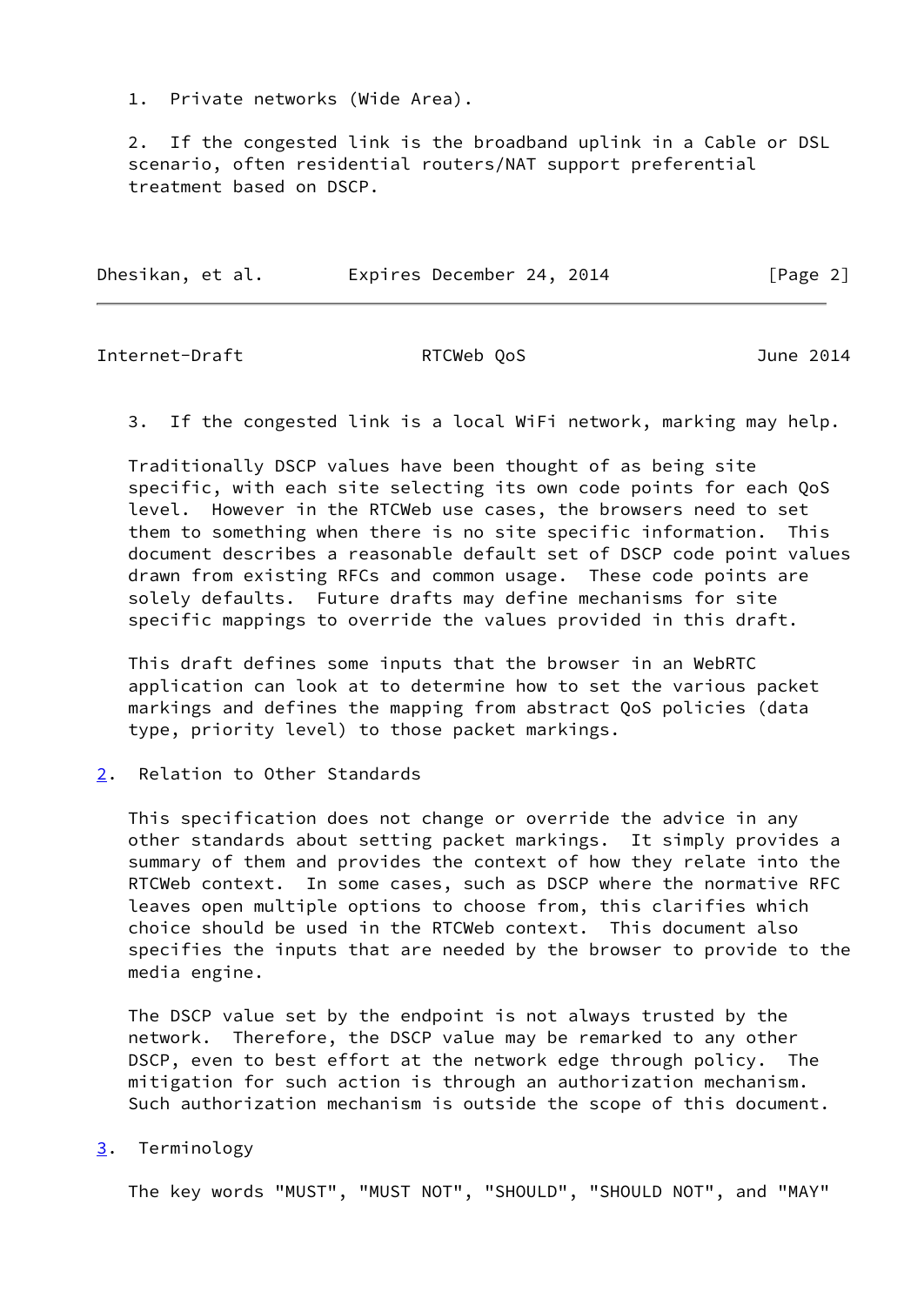in this document are to be interpreted as described in  $[REC2119]$ .

<span id="page-3-0"></span>[4](#page-3-0). Inputs

Dhesikan, et al. Expires December 24, 2014 [Page 3]

<span id="page-3-1"></span>Internet-Draft RTCWeb QoS June 2014

 The below uses the concept of a media flow, however these are commonly not equivalent to a transport flow, i.e. as defined by a 5-tuple (source address, destination address, source port, destination port, and protocol). Instead each media flow contains all the packets associated with an independent media entity within one 5-tuple. There may be multiple media flows within the same 5 tuple. These media flows might be consisting of different media types and have different priorities. The following are the inputs that the browser provides to the media engine:

- o Data Type: The browser provides this input as it knows if the flow is audio, interactive video with or without audio, non-interactive video with or without audio, or data.
- o Priority: Another input is the relative treatment of the flow within that data type. Many applications have multiple media flows of the same data type and often some are more important than others. Likewise, in a video conference where the flows in the conference is of the same data type but contains different media types, the flow for audio may be more important than the video flow. JavaScript applications can tell the browser whether a particular media flow is high, medium, low or very low importance to the application.

 When it comes to data transmission, a media (data) flow is the SCTP stream under a common congestion control (currently within the same SCTP association).

 [I-D.ietf-rtcweb-transports] defines in more detail what an individual media flow is within the WebRTC context.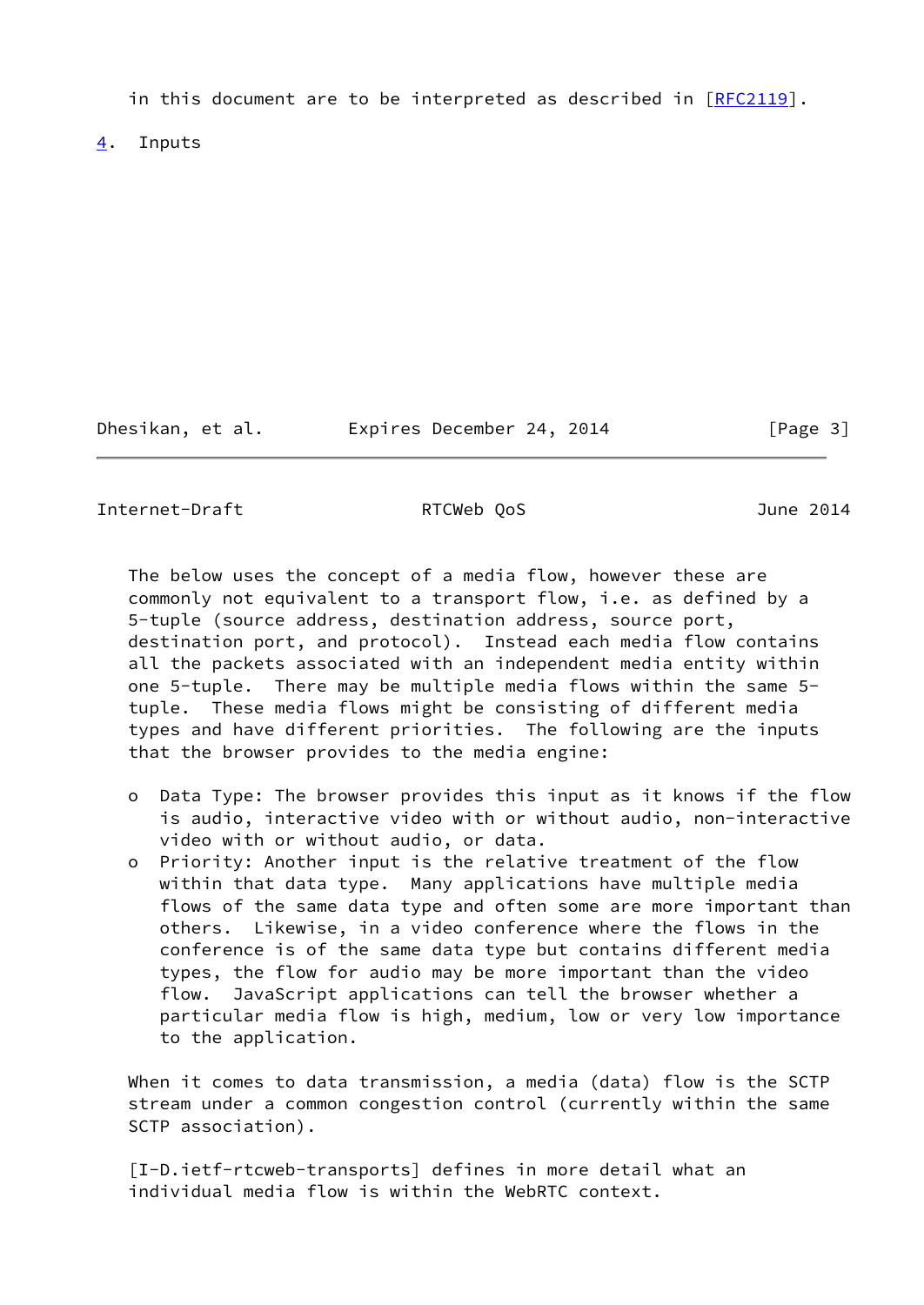### <span id="page-4-0"></span>[5](#page-4-0). DSCP Mappings

 Below is a table of DSCP markings for each data type of interest to RTCWeb. These DSCPs for each data type listed are a reasonable default set of code point values taken from [\[RFC4594](https://datatracker.ietf.org/doc/pdf/rfc4594)]. A web browser SHOULD use these values to mark the appropriate media packets. More information on EF can be found in [[RFC3246](https://datatracker.ietf.org/doc/pdf/rfc3246)]. More information on AF can be found in [\[RFC2597](https://datatracker.ietf.org/doc/pdf/rfc2597)].

| Data Type                                  | Very<br>Low            | Low       | Medium                 | High                 |
|--------------------------------------------|------------------------|-----------|------------------------|----------------------|
| Audio                                      | CS1<br>(8)             | BE<br>(0) | EF (46)                | EF (46)              |
| Interactive Video with or<br>without audio | CS <sub>1</sub><br>(8) | BE<br>(0) | AF42, AF43<br>(36, 38) | AF41,<br>  AF42 (34, |

Dhesikan, et al. Expires December 24, 2014 [Page 4]

Internet-Draft RTCWeb QoS June 2014

|                       |                 |     |            | 36)           |
|-----------------------|-----------------|-----|------------|---------------|
|                       |                 |     |            |               |
| Non-Interactive Video | CS <sub>1</sub> | BE  | AF32, AF33 | AF31,         |
| with or without audio | (8)             | (0) | (28, 30)   | $AF32$ $(26,$ |
|                       |                 |     |            | 28)           |
|                       |                 |     |            |               |
| Data                  | CS1             | BE  | AF1x (10,  | AF2x (18,     |
|                       | (8)             | (0) | 12, 14)    | 20, 22)       |
|                       |                 |     |            |               |

#### Table 1

 The columns "very low", "low", "Medium" and "high" are the priority levels. The browser app SHOULD first select the data type of the media flow. Within the data type, the priority of the media flow SHOULD be selected. All packets within a media flow SHOULD have the same priority. In some cases, the selected cell may have multiple DSCP values, such as AF41 and AF42. These offer different drop precedences. One may select difference drop precedences for the different packets in the media flow. Therefore, all packets in the stream SHOULD be marked with the same priority but can have difference drop precedences.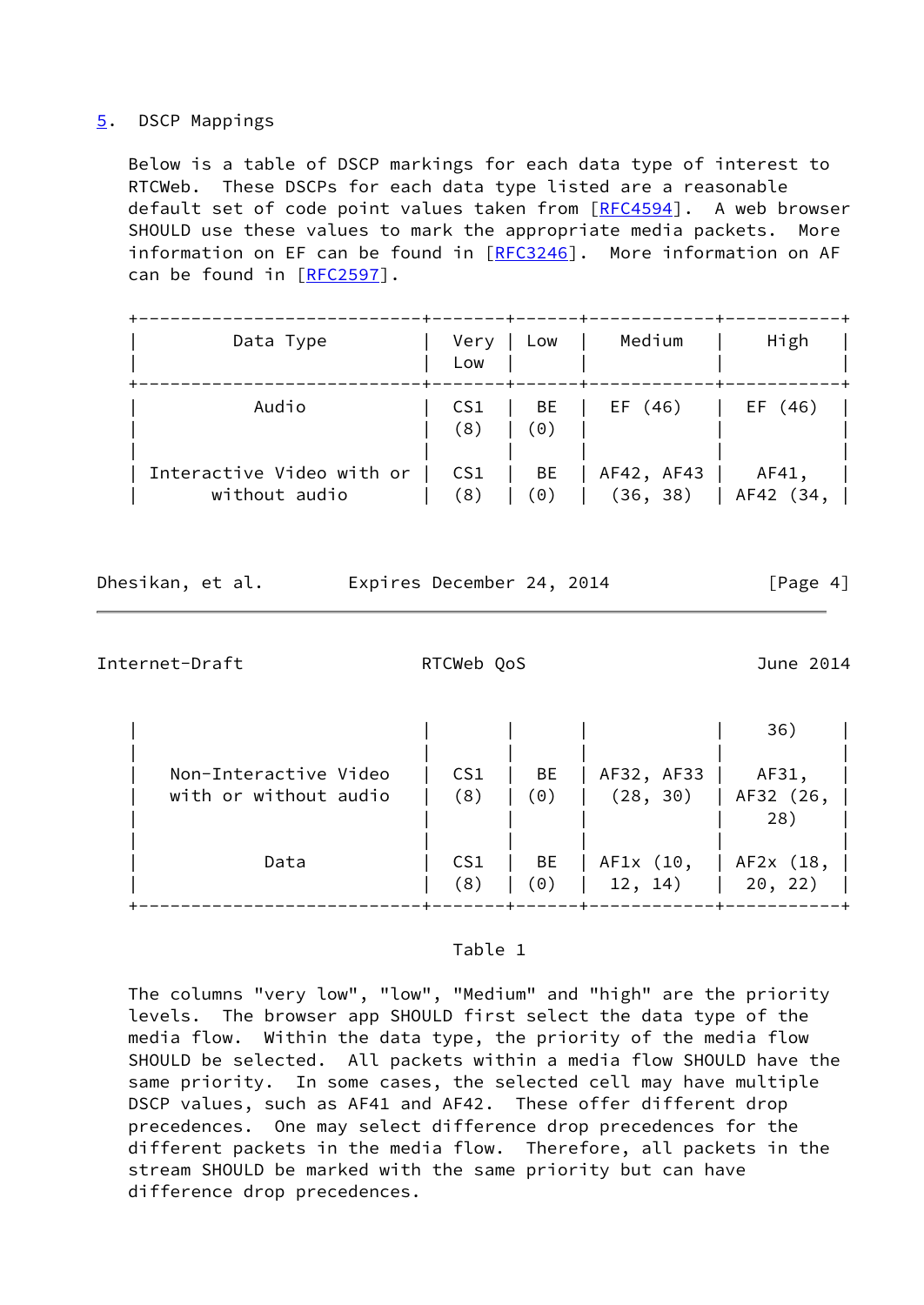The combination of data type and priority provides specificity and helps in selecting the right DSCP value for the media flow. In some cases, the different drop precedence values provides additional granularity in classifying packets within a media flow. For example: In a video conference, the video media flow may be medium priority. If so, either AF42 or AF43 may be selected. If the I frames in the stream are more important than the P frames then the I frames can be marked with AF42 and the P frames marked with AF43.

 The above table assumes that packets marked with CS1 is treated as "less than best effort". However, the treatment of CS1 is implementation dependent. If an implementation treats CS1 as other than "less than best effort", then the priority of the packets may be changed from what is intended.

 If a packet enters a QoS domain that has no support for the above defined Data Types/Application classes, then the network node at the edge will remark the DSCP value based on policies. Subsequently, if the packet enters a QoS domain that supports a larger number of Data types/Application (service) classes, there may not be sufficient information in the packet to restore the original markings. Mechanisms for restoring such original DSCP is outside the scope of this document.

| Dhesikan, et al. | Expires December 24, 2014 |  | [Page 5] |  |
|------------------|---------------------------|--|----------|--|

<span id="page-5-1"></span>Internet-Draft RTCWeb QoS June 2014

## <span id="page-5-0"></span>[6](#page-5-0). Security Considerations

 This draft does not add any additional security implication other than the normal application use of DSCP. For security implications on use of DSCP, please refer to Section [6 of RFC 4594](https://datatracker.ietf.org/doc/pdf/rfc4594#section-6). Please also see work-in-progress draft [draft-ietf-rtcweb-security-04](https://datatracker.ietf.org/doc/pdf/draft-ietf-rtcweb-security-04) as an additional reference.

<span id="page-5-2"></span>[7](#page-5-2). IANA Considerations

This specification does not require any actions from IANA.

<span id="page-5-3"></span>[8](#page-5-3). Downward References

This specification contains a downwards reference to [\[RFC4594](https://datatracker.ietf.org/doc/pdf/rfc4594)]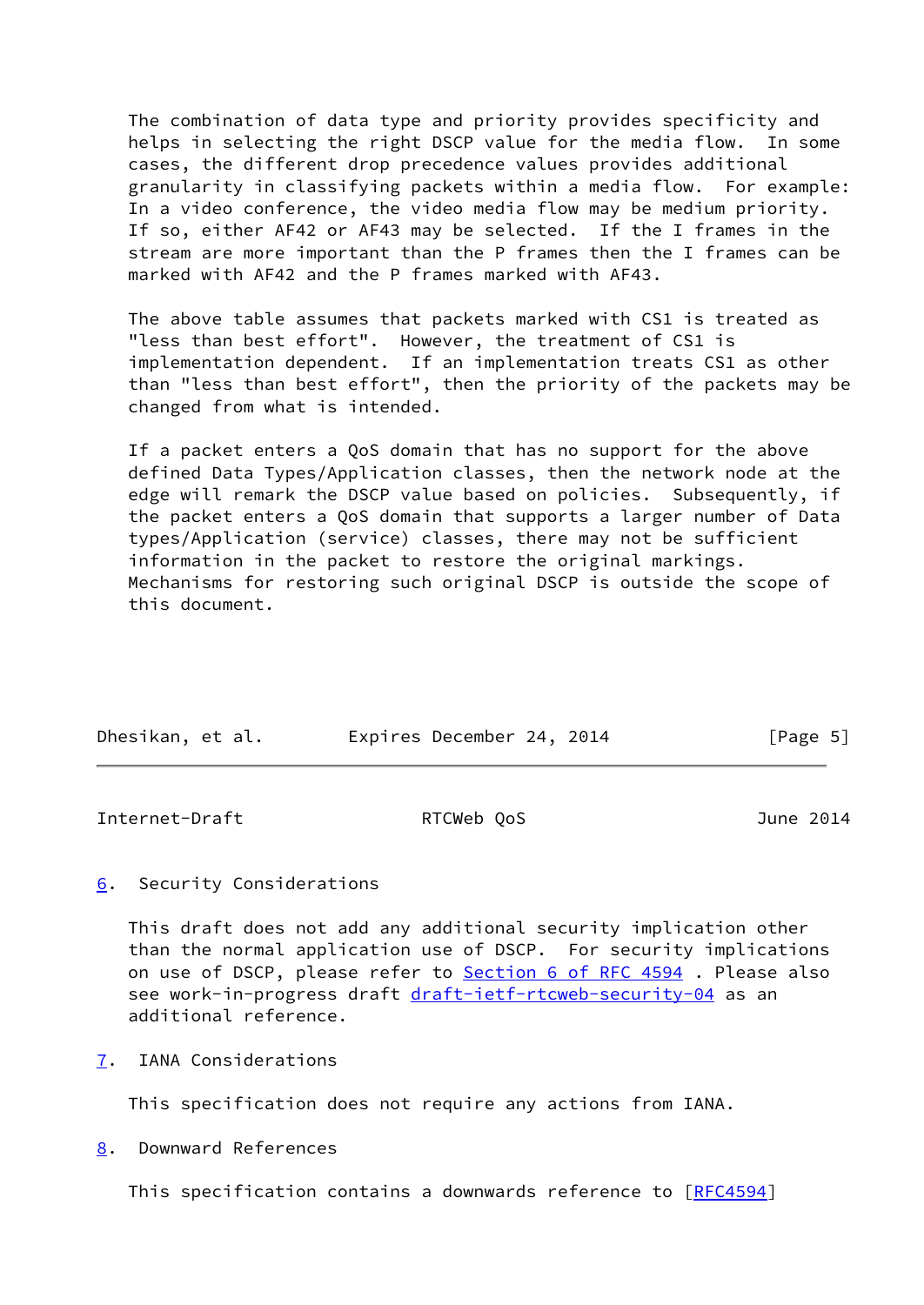however the parts of that RFC used by this specification are sufficiently stable for this downward reference.

<span id="page-6-0"></span>[9](#page-6-0). Acknowledgements

 Thanks To David Black, Magnus Westerland, Paolo Severini, Jim Hasselbrook, Joe Marcus, and Erik Nordmark for their help.

<span id="page-6-1"></span>[10.](#page-6-1) Document History

Note to RFC Editor: Please remove this section.

 This document was originally an individual submission in RTCWeb WG. The RTCWeb working group selected it to be become a WG document. Later the transport ADs requested that this be moved to the TSVWG WG as that seemed to be a better match. This document is now being submitted as individual submission to the TSVWG with the hope that WG will select it as a WG draft and move it forward to an RFC.

- <span id="page-6-2"></span>[11.](#page-6-2) References
- <span id="page-6-3"></span>[11.1](#page-6-3). Normative References
	- [RFC2119] Bradner, S., "Key words for use in RFCs to Indicate Requirement Levels", [BCP 14](https://datatracker.ietf.org/doc/pdf/bcp14), [RFC 2119](https://datatracker.ietf.org/doc/pdf/rfc2119), March 1997.
	- [RFC4594] Babiarz, J., Chan, K., and F. Baker, "Configuration Guidelines for DiffServ Service Classes", [RFC 4594](https://datatracker.ietf.org/doc/pdf/rfc4594), August 2006.
- <span id="page-6-4"></span>[11.2](#page-6-4). Informative References

| Dhesikan, et al. | Expires December 24, 2014 | [Page 6] |
|------------------|---------------------------|----------|
|------------------|---------------------------|----------|

<span id="page-6-5"></span>Internet-Draft RTCWeb QoS June 2014

- [RFC2474] Nichols, K., Blake, S., Baker, F., and D. Black, "Definition of the Differentiated Services Field (DS Field) in the IPv4 and IPv6 Headers", [RFC 2474](https://datatracker.ietf.org/doc/pdf/rfc2474), December 1998.
- [RFC2597] Heinanen, J., Baker, F., Weiss, W., and J. Wroclawski, "Assured Forwarding PHB Group", [RFC 2597,](https://datatracker.ietf.org/doc/pdf/rfc2597) June 1999.